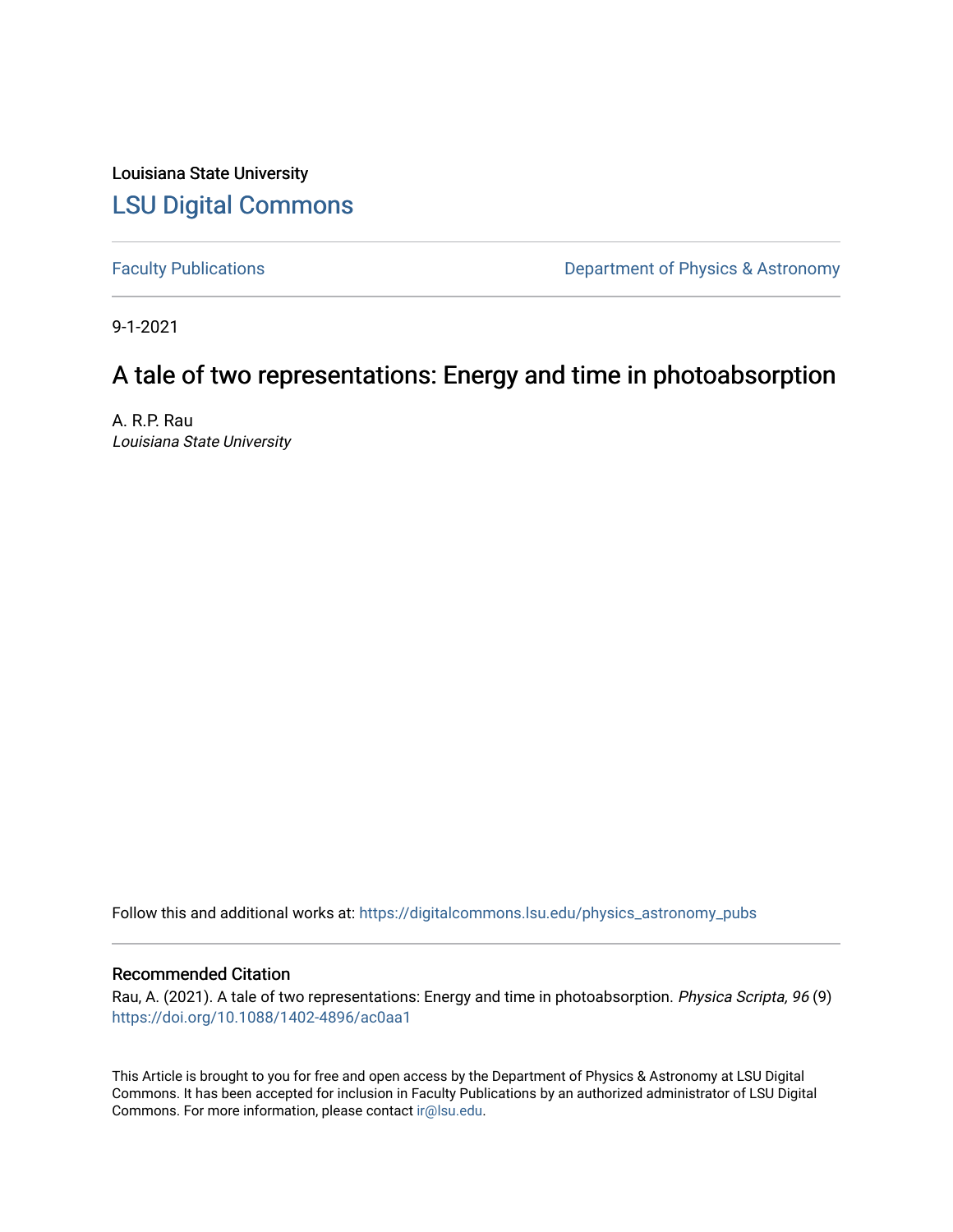## A Tale of Two Representations: Energy and Time in Photoabsorption

A. R. P. Rau<sup>∗</sup>

Department of Physics and Astronomy, Louisiana State University, Baton Rouge, Louisiana 70803, USA

(Dated: March 30, 2021)

Abstract This essay is based on a talk at Advances in Atomic, Molecular, and Optical Sciences 2020 (AAMOS20) in a symposium honoring Prof. S. T. Manson's decades-long contribution to photoabsorption studies. Quantum physics introduced into physics pairs of conjugate quantities bearing a specific complementary relationship, energy and time being one such pair. This gives rise to two alternative representations, a time-dependent and a time-independent one, seemingly very different but both capable of embracing the same physics. They give complementary descriptions and insight, with technical questions, theoretical and experimental, determining which may be the more convenient and practicable at any juncture. Two recent topics, Cooper minima in photoabsorption in Cl<sup>−</sup> and Ar, and angular-momentum barrier tunneling of f photoelectrons from Se in WSe<sub>2</sub>, provide illustrative examples, also of the role that technological developments over the past five decades played in our approach to and understanding of phenomena.

PACS numbers: 03.65.Xp, 31.10.+z, 32.70.-n, 32.80.Fb, 32.80.Gc

#### I. INTRODUCTION

The recognition a century ago of the quantum nature of our Universe introduced into physics that concepts such as position and momentum, linear or angular, and energy and time, that had been thought of as independent were conjugate pairs in a well-defined sense. With a universal constant, Planck's  $\hbar$ , characterizing our Universe, already on dimensional grounds alone, such pairs could be seen as gradients with respect to one another. Indeed, had physicists first encountered quantum and not classical physics, they might have been defined as such, that there is only energy, momentum, etc., the corresponding time and space being their gradients, respectively, with a multiplicative  $\hbar$ . In each pair, the opposite choice is equally valid except that since we have fundamental conservation laws of energy, momentum, and angular momentum, they could more properly be regarded as the basic entities whereas time, position, and angle coordinate, respectively, are their derived gradients in energy and momentum space.

But the conjugacy of itself raises immediately another question, especially when coupled with the definition of the state of a system. Setting aside quantum field theories, non-relativistic quantum mechanics, the domain of atomic physics discussed in this essay, describes the state as a complex entity, an abstract Dirac bra or ket, or as a wave function, which cannot simultaneously be prescribed in terms of both members of the conjugate pair. Unlike in classical mechanics of an assembly of particles where the state is defined by the coordinate positions and momenta of each of the particles, that is precluded in quantum mechanics because, once again,  $\hbar$  sets a limitation on such simultaneous prescription of entities whose commutator is non-zero. Only mutually commuting entities can be fixed simultaneously and used to define physical states. This points then to choosing either one but not both of a non-commuting pair. The very first step into quantum mechanics introduces students to either a wave function in coordinate or in momentum space, even for the first elementary examples of a free particle or a harmonic oscillator.

Similarly, either energy or time may be invoked which hearkens back already to the pairing in classical physics of frequency and time as Fourier conjugates. One can deal with a function of time or, alternatively, in Fourier conjugate space as a function of frequency. It is but one immediate next step from frequency to energy with  $\hbar$  again as an agent of that translation. Waves may be described either as real standing waves of sines and cosines or as travelling waves of complex exponentials, each set satisfying the wave equation and any one of them expressible as a linear superposition of members of the other set. Stationary states of fixed energy played a central role in the development of quantum physics. Bohr's description of stationary states of the hydrogen atom accounted for both atomic sizes and energies and for their stability as per their very name. The time-dependent Schrödinger equation for them can be reduced immediately to the real time-independent Schrödinger equation at fixed  $E$ . In such a state, in keeping with the uncertainty relationship, time becomes irrelevant, the electron persisting in that state over all time. Time occurs as a background in a generally ignorable pure phase factor of the wave function.

While not necessary, with either representation capable of handling all quantum physics or atomic phenomena, it became customary to view bound states in  $t$ -independent terms and with real quantities, while invoking  $t$  explicitly and complex quantities for collision or scattering. Even in quantum mechanics, the very words of the language we

<sup>∗</sup> e-mail: arau@phys.lsu.edu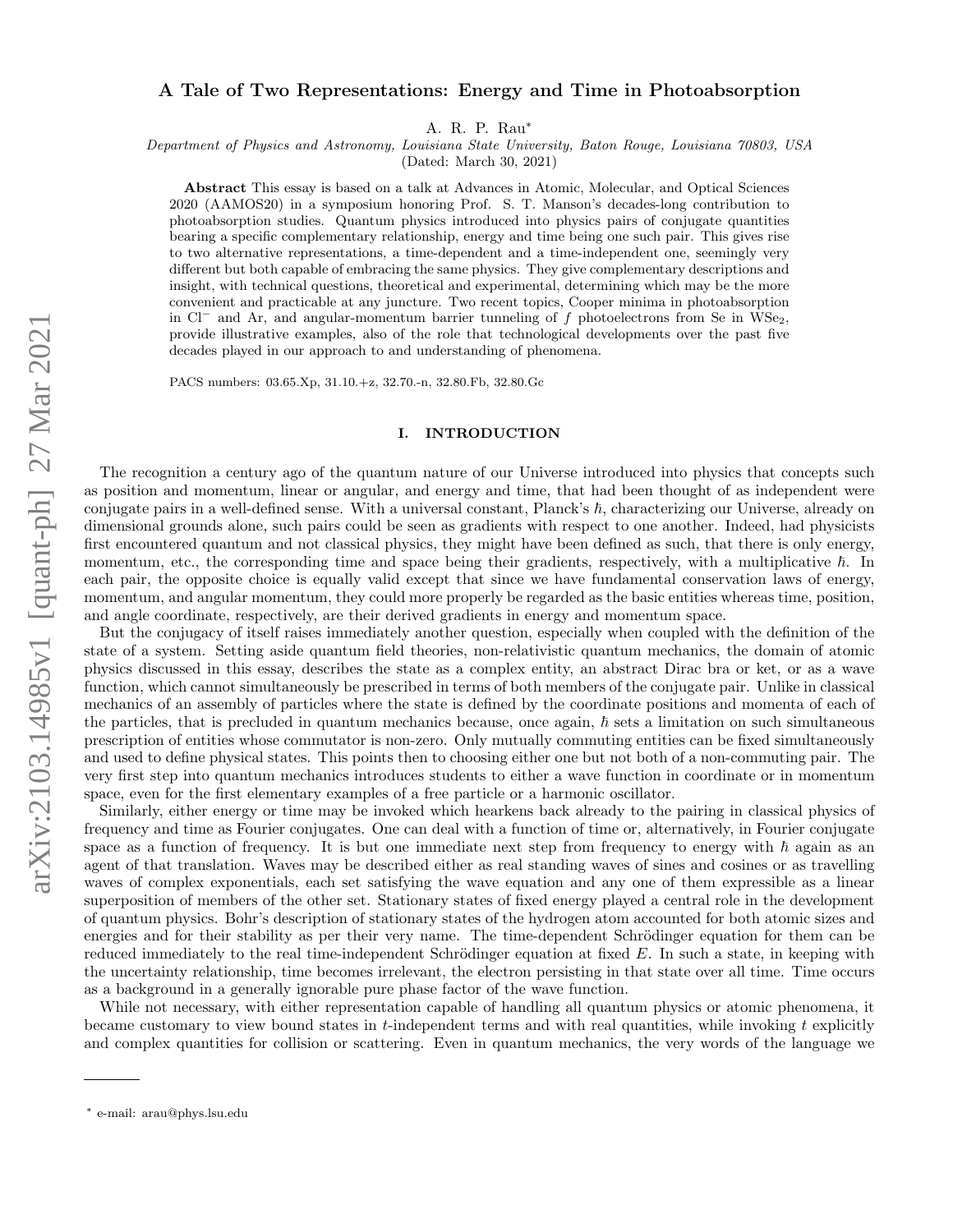use invoke time when discussing scattering. This equally so for the toy ones of scattering from a one-dimensional potential barrier or three-dimensional scattering of electrons, protons, or other elementary particles at our most energetic accelerators. We talk of the particle, or the plane wave representing it, going in from a distant collimator source and then leaving the scatterer to be captured by detectors at infinity, possibly with other fragments. This picture is one of an evolution in time. Thus, it is almost standard and adopted without saying so for the beginning student to see bound states whether in simple potential wells or complex situations in one way, as energy eigenstates, while collisions or scattering are handled another way as evolving in time. Yet, for the real Schrödinger equation with real energies and potentials, sines and cosines suffice for both bound states and scattering. Reflection and transmission coefficients for the latter, or phase shifts in more complicated situations, all of them real and the only experimentally accessible quantities, can be obtained without invoking time. And the analysis can be kept real throughout, the imaginary element  $i$  making an appearance only through boundary conditions imposed at infinity. See, for instance, section 1.5 of [\[1\]](#page-7-0).

Spectroscopy, the domain of bound states, together with transitions between them caused by coupling to the electromagnetic field, and scattering involving asymptotic states with the electron reaching infinity, are best viewed on the same footing, as states of the same atomic Hamiltonian. Its stationary states embrace both bound and continuum states. Also, phenomena involving the latter whose asymptotic states involve the free electron include elastic or inelastic scattering and photoionization, so that they are intimately related. The last item is but "halfscattering," differing from electron-atom/ion scattering in involving only the "outgoing" half of electron moving from small r to infinity and not the "ingoing" bit of incident electron from infinity onto the atom/ion. Resonances are also unified into the same framework. Phase shifts in the scattering domain can be connected across ionization thresholds to quantum defects [\[2\]](#page-7-1), which are parameters of the bound states on the other side of that threshold [\[1,](#page-7-0) [3\]](#page-7-2). Oscillator strengths for photoabsorption to excited bound states can be naturally continued into the photoionization region above threshold, the combined distribution providing the total response of the atomic system to radiation (Fig. 2.1 of [\[1\]](#page-7-0)). Many such connections between the two domains become natural in this unified view of spectroscopy and scattering [\[1\]](#page-7-0).

A contrast between statics and dynamics was already made in physics and engineering long before quantum physics. The former dealt with the structure of the system on its own with time mostly irrelevant whereas dynamics dealt with motion of the physical system in space as a function of time. In retrospect, the static system could also have been considered as stationary but being translated unchanged along the time axis (counterpart of the  $\exp(-iEt/\hbar)$ as a backdrop for stationary states in quantum physics). With absolute motion having no meaning in physics, only relative motion and relative velocities being meaningful, and especially with Special Relativity's placing all inertial frames on an equal footing, the distinction between statics and dynamics is artificial, all physics being transformations in space-time. See, for instance, [\[4\]](#page-7-3). Quantum physics only sharpens this further. Quantum field theories go to the most extreme of seeing coordinate position and time as mere markers, while fields and their derivatives become the dynamical operators. All particles and waves are seen as excitations when the operators act on the vacuum state [\[5\]](#page-7-4), with the classical limit of waves only for massless bosons, all others as particles in that limit [\[6\]](#page-7-5).

#### II. PHASE SHIFTS AND THEIR DERIVATIVES

Since its beginnings about a century ago, it has been a quest of spectroscopy in atomic physics to reach higher and higher energy resolution, both in experimental observation and in theoretical calculation. States of definite E are studied with increasing precision, that is, with increasingly smaller  $\Delta E$ , for both bound ( $E < 0$ ) and scattering  $(E > 0)$  stationary states. Synchrotrons and lasers of increasing sophistication and reach in wavelength and intensity on the experimental side and analytical and numerical calculations on the theoretical side have aimed to attain increasingly smaller values of  $\Delta E$ . With the non-relativistic energy-momentum relation for the free electron at infinity,  $E = (\hbar k)^2/2m$ , the wave vector k is chosen by convention for negative energies as  $k = i\kappa$ . In spherical polar coordinates, with angular dependence factored out in spherical harmonics  $Y_{\ell m}$  for orbital angular momentum  $\ell$ , a pair  $(f(r), g(r))$  of regular and irregular solutions of the radial equation are asymptotically proportional to  $sin(kr - \ell \pi/2)$ and  $-\cos(kr - \ell \pi/2)$ , respectively (chapter 5 of [\[1\]](#page-7-0)). In the presence of interactions at small and intermediate r, the electron's asymptotic wave function is given by a superposition of them,

<span id="page-2-0"></span>
$$
f\sin\delta_{\ell} - g\cos\delta_{\ell} \sim \sin(kr - \frac{1}{2}\ell\pi + \delta_{\ell}),\tag{1}
$$

with phase shifts  $\delta_{\ell}$  that are functions of E. All effects of interactions are contained in them, these being the only accessible objects at infinity through contact with experimentally measured cross sections.

To obtain these cross sections, differential in energy, angles, spin, and other parameters, or total integrated cross sections, the full wave function for electron scattering or photoionization has to be constructed (section 7.9 of [\[1\]](#page-7-0)) by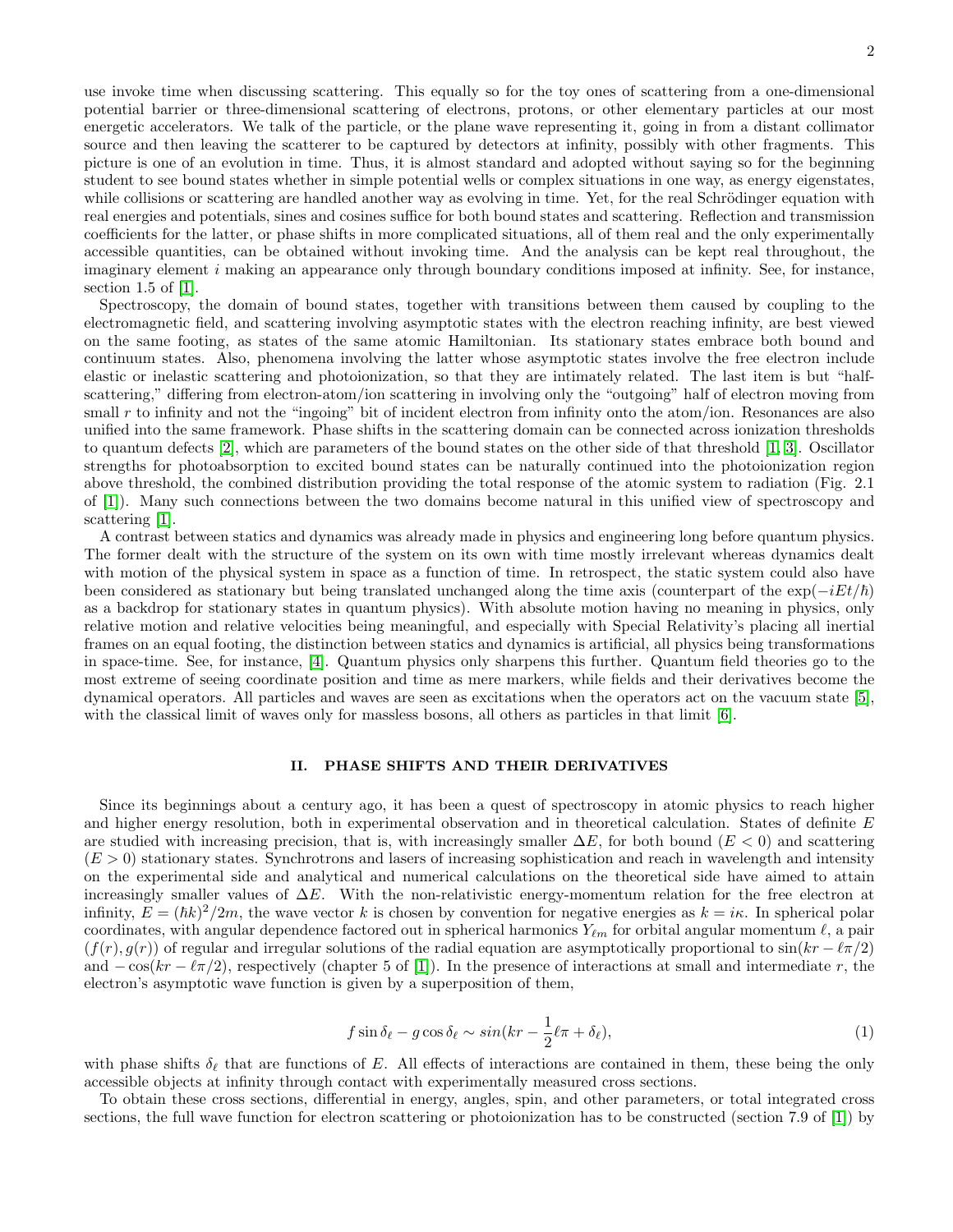superposing different  $\ell$  of Eq. [\(1\)](#page-2-0) with appropriate outgoing  $(+)$  or ingoing (-) wave boundary conditions, respectively. In enforcing these boundary conditions, the asymptotic wave function in Eq. [\(1\)](#page-2-0) has to be cast in terms of outgoing and ingoing spherical waves,  $\exp(ikr)$  and  $\exp(-ikr)$ , respectively (the choice of the time dependence  $\exp(-iEt/\hbar)$ implicit here even in defining the terms of out/in). The ratio of their coefficients  $\exp(\pm i\delta)$ , namely  $\exp(2i\delta)$ , is the S-matrix (sections 4.3 and 4.5 of [\[1\]](#page-7-0)). The similar ratio of two "Jost matrices" applies for multi-channels (section 5.3 of [\[1\]](#page-7-0)). The required outgoing wave boundary condition is that the ingoing piece match the corresponding one in the incident plane wave along a particular  $k$ , and all the other outgoing waves present provide the scattered piece. Thus, S-1, namely,

$$
e^{2i\delta} - 1 \propto e^{i\delta} \sin \delta \tag{2}
$$

is the scattering amplitude. Its modulus-square, together with the dimensional element provided by k and the  $4\pi$  of three-dimensional space, gives the scattering cross-section (section 4.6 of [\[1\]](#page-7-0))

<span id="page-3-0"></span>
$$
\sigma = (4\pi/k^2) \sum_{\ell} (2\ell + 1) \sin^2 \delta_{\ell}.
$$
\n(3)

Note the weight factor and sum in Eq. [\(3\)](#page-3-0) to reflect isotropic degeneracy and the equal contribution of all  $m$  values in an  $\ell$  manifold.

Bound states when  $k = i\kappa$  are given by the condition necessary to have the coefficient of exp( $-ikr$ ) vanish as required for finite, normalizable wave functions, that is,  $\exp(-i\delta) = 0$ . Extension to a multi-channel generalization for a complex atom is straightforward. The superposition in Eq. [\(1\)](#page-2-0) has in place of the sine and cosine the Jost matrices  $J^{\pm}$ . For scattering, the relevant combination is the so-called S-matrix of structure  $J^+(J^-)^{-1}$ , and its difference from the unit matrix enters the expressions for cross sections. Photoionization is obtained through  $(J^+)^{-1}$  and the multi-channel rendering of bound states is  $J^- = 0$ . All physical observables are expressed in terms of these phase shifts or Jost matrices (section 7.3 of [\[1\]](#page-7-0)).

The phase shifts are in general E-dependent and contain all the information about the interaction. They, and tan  $\delta$ may be of either sign, positive for repulsive and negative for attractive interactions. Their energy dependence may be smooth and gradual or rapid over certain energy intervals, reflected correspondingly in the cross sections. A rapid climb through  $\pi$  over some energy interval  $\Gamma$  around  $E_r$ , and accompanying rise and fall of cross section, denotes a "resonance" of width  $\Gamma$  at that energy  $E_r$ . At this point, time may be invoked, through  $\hbar/\Gamma$  as a "lifetime" of a state at that energy. The most ready physical situation and interpretation of a resonance is of a quasi-bound state at energy  $E_r$  that is embedded in a continuum and thus degenerate with it. Unlike a strict stationary bound state, there is a necessary uncertainty  $\Gamma$  in its energy. Correspondingly, it may be viewed in terms of the finite lifetime of that quasi-bound state. Doubly-excited states such as  $2s2p<sup>1</sup>P<sup>o</sup>$  of the He atom or the H<sup>-</sup> negative ion provide an example, such a state degenerate with a background continuum of singly ionized  $1sEp<sup>1</sup>P<sup>o</sup>$ . Upon exciting both electrons into such a state, say by photoabsorption from the ground state (with a photon of  $\approx 65$  eV in He and  $\approx$ 11 eV in H<sup>−</sup>), one of the electrons can be ejected to infinity, the other simultaneously dropping down to the ground state in the phenomenon of auto-ionization. It is the Coulomb coupling between the electrons that is responsible for this process with corresponding lifetimes of  $10^{-12}$  s for the doubly-excited configuration.

Going further in analyzing the energy dependence of phase shifts and their interpretations in terms of time, split  $\delta(E)$  into a slowly-varying  $\delta_a(E)$  and more rapidly-varying  $\delta_b(E)$ , and use trigonometric identities for sines and tangents,

<span id="page-3-1"></span>
$$
\sin^2(\delta_a + \delta_b) = \sin^2 \delta_a (-\cot \delta_a - \cot \delta_b)^2 / (1 + \cot^2 \delta_b). \tag{4}
$$

Defining a reduced energy  $\epsilon = (E - E_r)/\frac{1}{2}\gamma = -\cot \delta_b$  and a background parameter  $q = -\cot \delta_a$ , the cross section in Eq. [\(4\)](#page-3-1) can be written in the form  $(Eq.8.1)$  and  $Eq.8.2)$  of [\[1\]](#page-7-0), and Eqs.(5) and (6) of [\[7\]](#page-7-6))

$$
\sigma = \sigma_0 + \sigma_a (q + \epsilon)^2 / (1 + \epsilon^2),\tag{5}
$$

with  $\sigma_0$  a background and one partial wave showing a resonance structure. The use of cotangents allows mapping of energy values from smaller than  $E_r$  to larger into a variation of  $\delta_b$  from 0 to  $\pi$  as the cotangent goes from  $-\infty$  to  $\infty$ . Γ sets the scale for the rapidity in rise of the phase shift, the smaller the Γ the more rapid the climb and narrower (in E) the rise and fall of  $\sigma$ , with an attendant longer auto-ionization lifetime.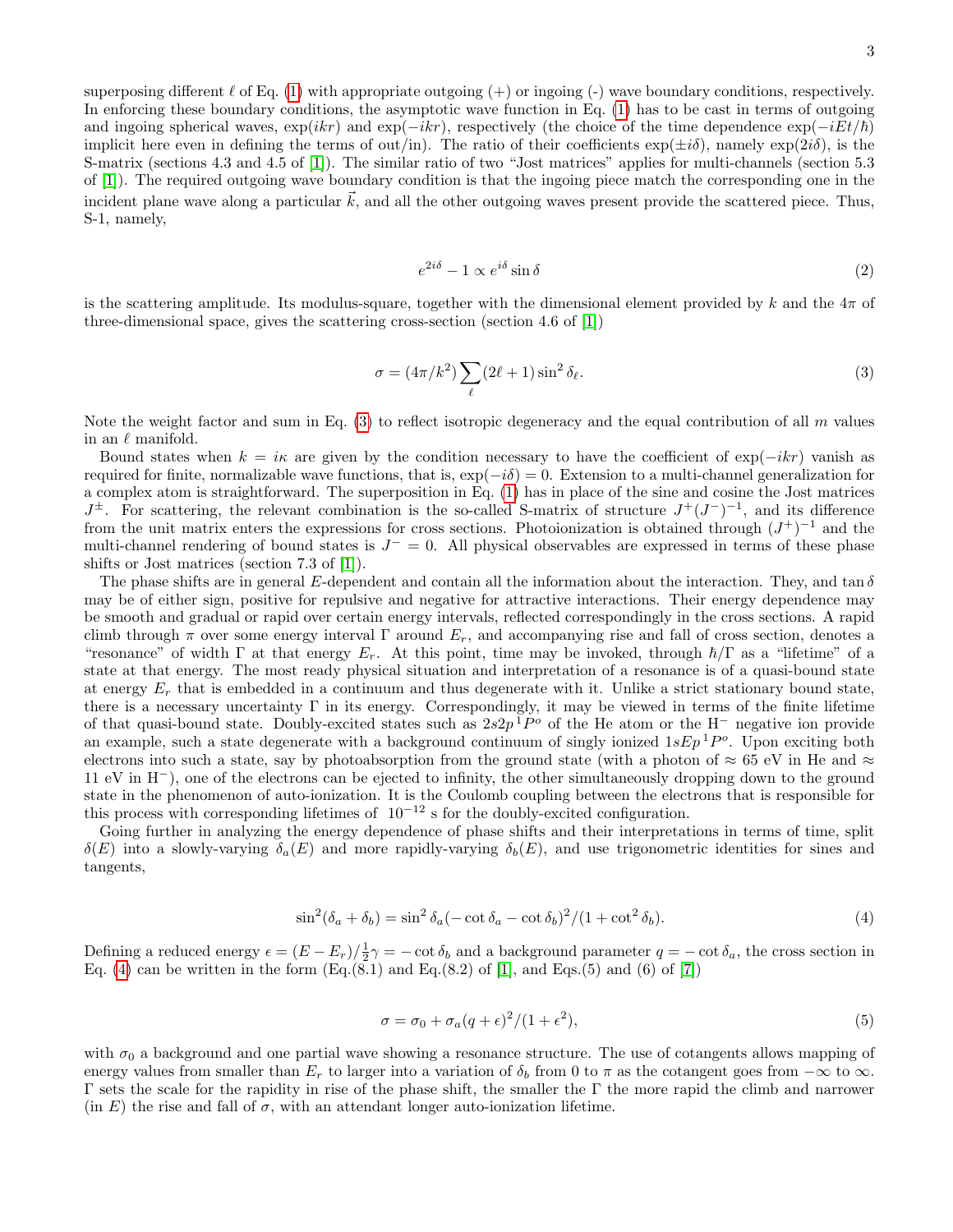The above general form of the resonance cross section depends on three parameters,  $E_r$ , Γ, and q. These are the energy position, width, and "Fano profile parameter" (may have either sign), respectively. The resonance structure is called a "Beutler-Fano" profile and is asymmetric about  $E_r$ , with a zero at  $\epsilon = -q$  [\[8,](#page-7-7) [9\]](#page-7-8). It reduces to a symmetric "Breit-Wigner" form [\[10\]](#page-7-9) for large |q|, the resulting energy dependence then entirely in the Lorentzian  $(1+\epsilon^2)^{-1}$ . See, for instance, different profiles in Fig. 27 of [\[11\]](#page-7-10) and Fig. 1 in [\[9\]](#page-7-8). In the interpretation of a quasi-bound state embedded in a background continuum, a quantum superposition results in constructive and destructive interference across the profile as one traverses the two wings of the resonance. The position of the zero, that is, completely destructive interference, occurs at an energy less than or greater than  $E_r$  depending on the sign of q. Although not necessary in the above derivation, if  $\delta_a$  is slowly-varying, q is sensibly a constant independent of energy and even common to entire Rydberg series of resonances in a channel [\[12\]](#page-7-11). This is often seen in atomic spectra. For this purpose, the decomposition of the identity in Eq. [\(4\)](#page-3-1) is instructive, the first factor of  $\sin^2 \delta_a$  smoothly varying and even possibly constant as the phase shift climbs through  $\pi$  at successive values of  $E_r$  along the series. But that factor and thereby q itself may vary, perhaps even change sign as in "q-reversal" [\[13\]](#page-7-12) along a series, depending on the variation of  $-\cot \delta_a$ with energy. That could be seen as a further decomposition of that factor itself as per the same identity into smoother and more rapidly varying pieces.

Extending further into continuous variations, and as with lifetime defined from  $\hbar$  with an energy interval  $\Gamma$  in the denominator, time itself may be introduced into a stationary state analysis through a differential in energy. This is the Wigner-Eisenbud-Smith [\[14,](#page-7-13) [15\]](#page-7-14) "time delay" (section 4.4 of [\[1\]](#page-7-0))

<span id="page-4-0"></span>
$$
\tau = 2\hbar \ d\delta/dE,\tag{6}
$$

the factor of 2 reflecting the two-way traversal from infinity to small  $r$  and back to infinity in scattering. The halfscattering interpretation would argue for dropping the factor of 2 when considering photoionization. The terminology of a time delay stems from interpreting the rise in  $\delta$  through  $\pi$  at a quasi-bound state as a temporary trapping into that configuration (such as  $2s2p$ ) before the electron again emerges back in the  $1sEp$  continuum. But, as with phase shift itself, its energy-derivative and, therefore, time delay may be of either sign. A drop in the phase shift with increasing energy would be a negative time delay or time "advance." Interestingly, while time delay can take arbitrarily large values (the quasi-bound state almost bound), a causality argument limits how negative the advance can be [\[14\]](#page-7-13). That magnitude cannot exceed twice the traversal time of the electron with speed v of the range of the interaction. That limit is attained when the incident electron is repelled by an infinite hard-sphere repulsion at that point. With  $e^2/\hbar = \alpha c$ , where  $\alpha$  is the fine-structure constant  $(\approx 1/137)$ , setting a scale of atomic speeds, and  $a_0 = \hbar^2/m e^2$  an atomic unit of distance, this gives an atomic unit of time of  $\hbar^3/m e^4 \approx 45$  attosec.

The time delay  $\tau(E)$  is itself energy-dependent, reflecting residual energy dependences beyond the first derivative in the phase shifts. Depending as it does on a derivative, it may be a more sensitive measure of energy dependence of scattering and its use has been advocated for this purpose not only at resonances but also in other circumstances. An example is in photoabsorption in the region of a "Cooper minimum" in the cross section for many atoms and negative ions (section 4.5 of [\[11\]](#page-7-10) and section 12 of [\[16\]](#page-7-15)). Such a minimum in the photoionization cross section a little above threshold was first observed [\[17\]](#page-7-16) in alkali atoms and attributed to a change in sign of the dipole matrix element governing the process [\[18,](#page-7-17) [19\]](#page-7-18). It has been observed in many atomic systems and systematics of the phenomenon were established by Cooper [\[20,](#page-7-19) [21\]](#page-7-20). By convention, radial wave functions are defined as positive near the origin, and therefore the matrix element starts positive as well at threshold. At higher energies, however, the matrix element may be negative and thus a zero in between can cause an abnormally small cross section around that point. Among conditions necessary for this is that of the two dipole allowed  $\ell \to \ell \pm 1$  transitions, the dominant one of  $\ell + 1$  exhibits this zero for absorption from  $n\ell$  when the state  $n, \ell + 1$  is an allowed configuration but un-filled. This means that for photoionization from the  $p$  shell of rare gases, Ne does not but higher rare gases show a Cooper minimum. Whereas  $n = 2$  does not have a d, larger n of the higher rare gases do and it is unoccupied in the valence shell. Similarly, photoabsorption from the 3d of Kr does not but from 4d of Xe does display such a minimum with 4f allowed but unfilled. See Figs. 5 and 11 of [\[16\]](#page-7-15).

At energies just above threshold, photoabsorption differs radically for negative ions and neutral atoms. The Wigner threshold law [\[22\]](#page-7-21) applies for the former with  $\sigma \propto E^{\ell+\frac{1}{2}}$ , thus starting at zero at the threshold for photodetachment. On the other hand, the photoionization cross section for neutral atoms is a constant at threshold, independent of  $\ell$ because of the long range Coulomb field seen by the escaping photoelectron. A recent detailed study by Manson and collaborators [\[23\]](#page-7-22) through relativistic random phase calculations of Ar and its isoelectronic negative ion Cl<sup>-</sup> 3p → Ed, Es documents these features, and especially dramatically the sensitivity of the time delay  $\tau$ . More so than the cross section  $\sigma$ , matrix element, or phase shift, it is  $\tau$  that has the most pronounced structure in both Ar and Cl<sup>−</sup> around the Cooper minimum lying 45 eV above threshold. Near its photodetachment threshold, Cl<sup>−</sup> is very different with its  $3p \to Es$  channel that dominates there starting at zero, leave alone the even more suppressed  $3p \to Ed$ . By contrast, in Ar, both begin with a finite value at threshold. But, in the vicinity of 30 - 50 eV, both Ar and Cl<sup>−</sup> are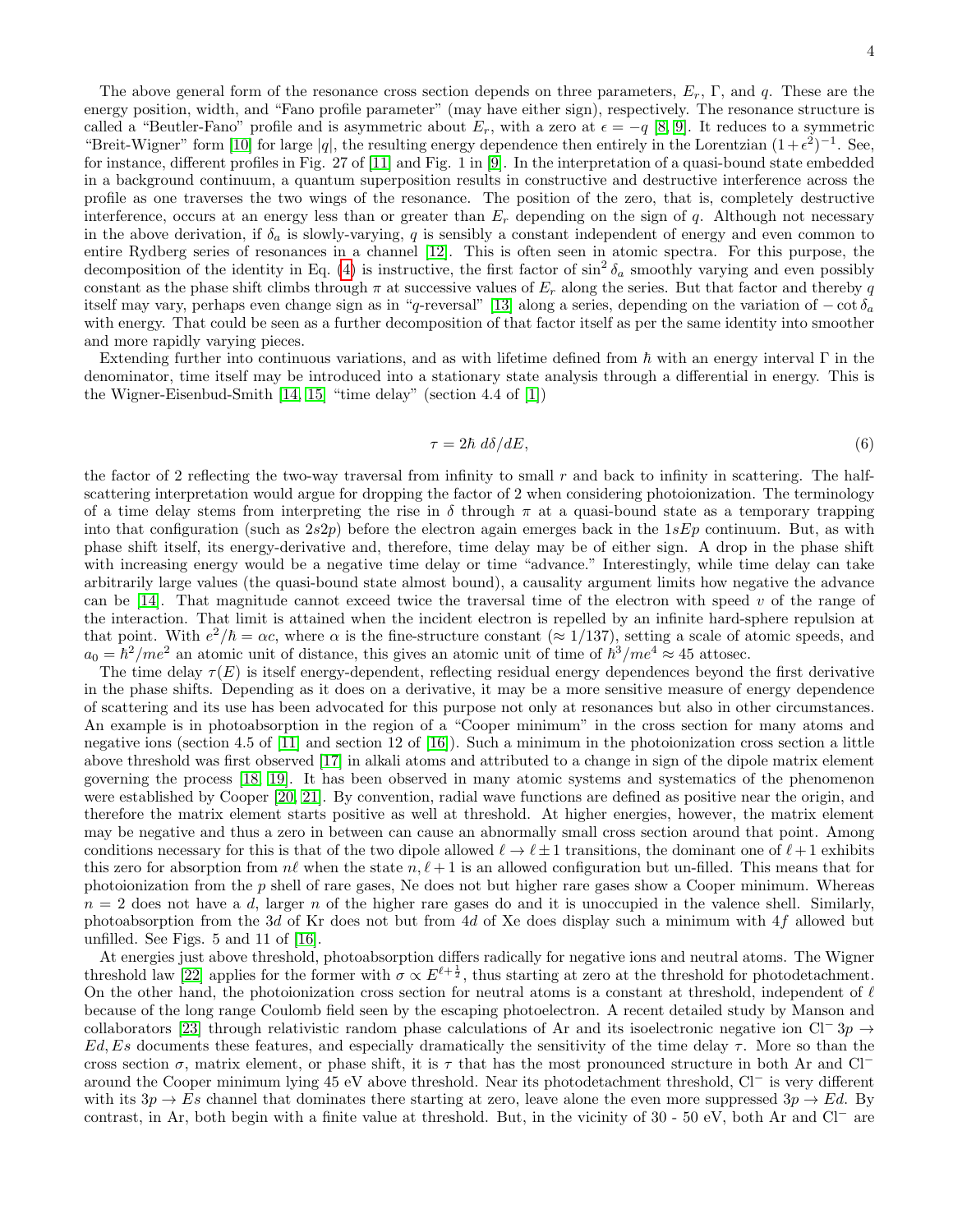very similar in their Cooper minimum. The time delay is nearly constant (that is, phase shift flat in energy) around zero for several eV on either side but with a sharp drop, a time advance of several hundred attosec, in a narrow energy range. See Figs. 1-3 of [\[23\]](#page-7-22).

Turning from energy dependence, time elements can also be introduced into the dependence of phase shifts on angular momentum. First, the Wigner threshold laws referred to above may be viewed in terms of the angular momentum barrier experienced by the electron. In classical mechanics, for some energy  $E$  or linear momentum  $k$ , the angular momentum involves in addition a lever arm so that higher  $\ell$  values are kept further away in r from the origin. This is more acute at small  $E$  and  $k$ . Angular momentum appears correspondingly in the radial equation of quantum mechanics as an effective potential  $\ell(\ell+1)\hbar^2/(2mr^2)$  that keeps the electron away from the origin. The higher the  $\ell$ , the larger this barrier and the more suppressed the wave function at small r with an  $r^{\ell}$  dependence. Especially for a low energy electron, the classical turning point  $r_{\text{cl}} = (\ell + \frac{1}{2})\hbar/\sqrt{2mE}$  separates an inner and outer region and there is a similar suppression of the probability for the electron to tunnel past it from near the origin to larger  $r$ . Indeed, a JWKB expression for this tunneling probability gives precisely the  $k^{2\ell+1}$  dependence of the phase shift that is the basis of Wigner threshold laws [\[24\]](#page-7-23).

The elastic scattering phase shift or tan  $\delta_\ell$  has such a dependence and its square enters in Eq. [\(3\)](#page-3-0) for  $\sigma_{el}$ , elastic scattering involving two-way traversal from large to small  $r$  and back. For inelastic cross sections, the  $\ell$  of the outgoing partial wave similarly involves the  $E^{\ell+\frac{1}{2}}$  of their threshold behavior as noted above for photodetachment of Cl<sup>−</sup>. However, in the presence of an attractive Coulomb field that is of longer range than  $1/r^2$ , and thereby is the dominant factor at low energies, the tunneling and dependence on  $\ell$  drops out [\[24\]](#page-7-23). This is also manifest in the zero-energy radial wave function's behavior,  $J_{2\ell+1}(\sqrt{8Zr/a_0})$ , that is energy-independent for all  $\ell$ . (For a repulsive Coulomb potential, the tunneling suppression is enhanced leading to an exponentially reduced cross section with the Coulomb potential, the tunneling suppression is enhanced le<br>form  $\exp(-c/\sqrt{E})$ , with c an energy-independent constant.)

In complex atoms beyond hydrogen, the angular momentum barrier takes on even richer structure upon combination with the Coulomb potentials felt by the electron. In hydrogen, that combined radial potential for the electron has a smooth, monotonic dependence on  $r$  with a single minimum. In a more complex atom, the photoelectron in its passage from near the origin and nucleus of charge Ze to asymptotic r sees a complicated many-body interaction with all the other electrons that may be viewed as an effective potential that interpolates between the  $-Ze^2/r$  at very small r to  $-e^2/r$  at infinity. In between, therefore, it falls faster and indeed can be well described by a faster  $1/r^2$ that is also the dependence of the angular momentum contribution. The combination of nearly equal and opposite terms can, in some instances, lead to a near cancellation or even go positive for a certain range of r. This results in a "two-valley" potential with an inner deep attractive well and a shallow outer well separated by an intervening positive barrier. This is, of course, more likely with larger  $\ell$ . That barrier can influence strongly low-energy electrons either incident from large  $r$  in their penetration to the inner region or electrons on their passage out from the inner well to infinity.

Already in the 1930s, Fermi [\[25\]](#page-7-24) and Mayer [\[26\]](#page-7-25) had linked a variety of atomic properties to this two-valley potential as, for instance, the nature of transition elements and lanthanides and actinides. The filling of the corresponding d and  $f$  shells is affected by the intervening barrier so that it is only when the barrier drops in La  $(57)$  as compared to Xe  $(54)$  that the 4f shell starts to fill and does so through the lanthanide series to Lu  $(71)$ . All fourteen of those elements with the  $f$  shell getting filled in the inner well are otherwise similar in the outer regions which is at the root of their occupying a single spot in The Periodic Table. In working with the Thomas-Fermi model as a one-electron potential across The Periodic Table, the barrier was observed for  $f$  electrons but not  $d$  [\[26\]](#page-7-25). But, with the advent of numerical Hartree-Fock calculations across the elements, a Hartree-Slater (exchange) potential became available in the 1960s for all Z and all  $r$  [\[27\]](#page-7-26). This is more accurate and displays atomic shell structure unlike the Thomas-Fermi potential. Even subtleties such as dips at half-filling of d and f shells are exhibited (see Fig. 1 of [\[28\]](#page-7-27)), again in conformity with observed properties along transition elements and lanthanides. The plot of an effective one-electron potential for all Z as a function of r showed these changes and were reflected in calculations of photoabsorption spectra displaying similar non-monotonic changes from one atom to the next and especially an extremum at Au [\[29\]](#page-7-28). The two-valley potential also showed non-monotonic dependences in Z since the intermediate region is one of a balance between two nearly equal but opposite  $1/r^2$  contributions, so that variations in either can be consequential (see Fig. 2 of [\[28\]](#page-7-27)). The two-valley potential occurs for both  $d$  and  $f$  electrons and has since been investigated extensively [\[30\]](#page-7-29).

The barrier region at intermediate r that separates the inner well, where the photoelectron is initially excited upon absorption from a ground or lower energy state, from the outer Coulomb well can at low energies suppress electron escape and thus the cross section. Generally, higher  $\ell$  have larger cross sections both because of the higher statistical weight and because of larger overlap of radial wave functions. See, for instance, Fig. 19 of [\[11\]](#page-7-10), Figs. 5 and 11 of [\[16\]](#page-7-15), and [\[31,](#page-7-30) [32\]](#page-7-31). In the Ar example discussed above, the  $3p \rightarrow Ed$  is suppressed just above threshold by the barrier, later to increase rapidly. The tunneling probability involves barrier width and height in an exponent so that changes in them with even small changes in  $E$  can be reflected in large changes in the cross section that involves that exponential. In combination with the later fall off in E, the cross section shows a peak in such  $3p \to Ed$ , or in  $4d \to Ef$  in Xe, and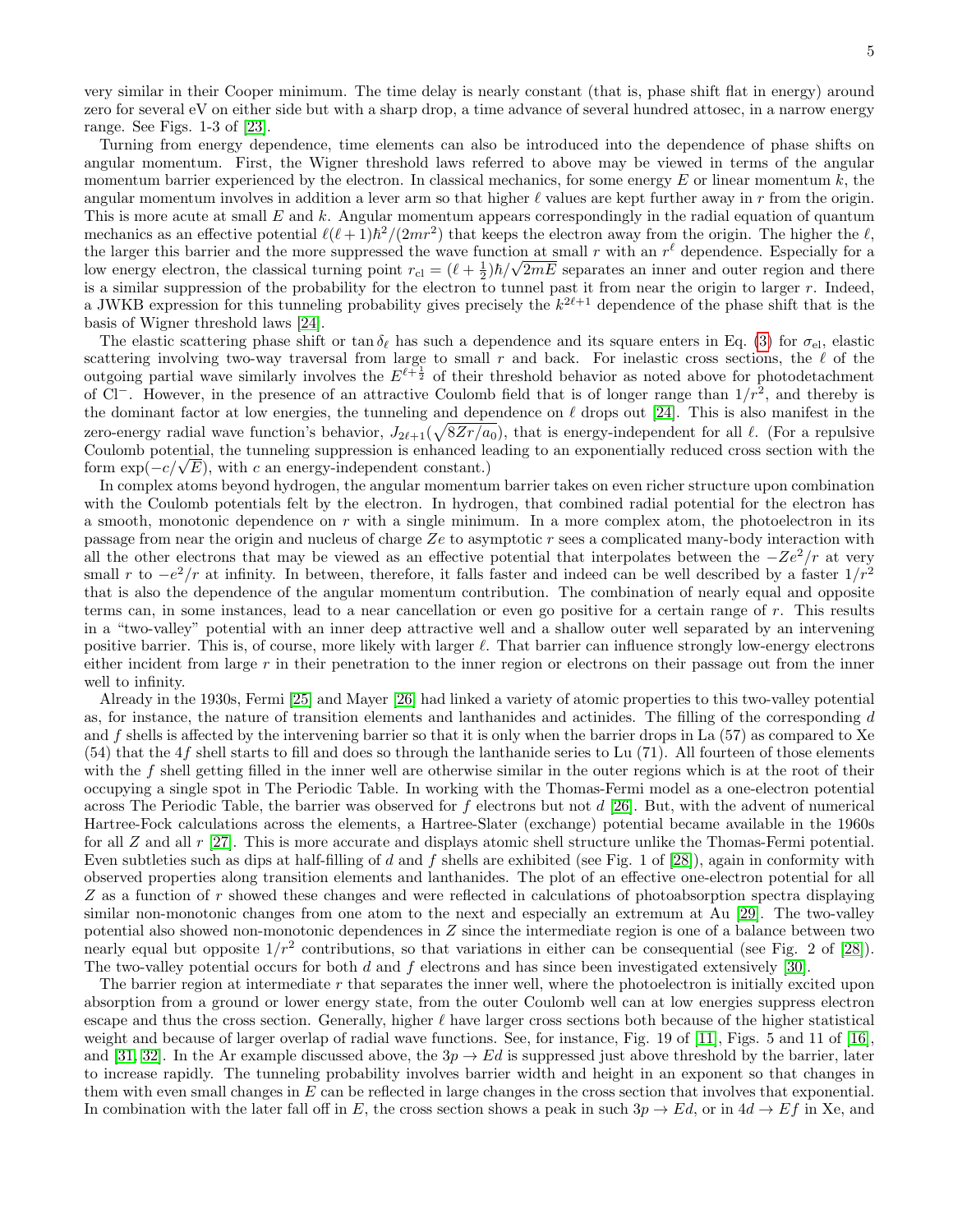these are termed "shape" resonances (section 4.5 of [\[11\]](#page-7-10)) to distinguish them from quasi-bound state or "Feshbach" resonances discussed earlier [\[33,](#page-7-32) [34\]](#page-7-33). The latter occur just below a corresponding threshold  $(E < 0)$  whereas the former lie above  $(E > 0)$  and arise from the shape of the potential that gives them their name. The photodetachment of H<sup>-</sup> in the vicinity of the  $n = 2$  threshold at 10.95 eV provides a particulary nice example with one very sharp <sup>1</sup>P<sup>o</sup> Feshbach resonance just below and a broad shape resonance just above [\[35,](#page-7-34) [36\]](#page-7-35).

With the advent of attosecond measurement technology through streak cameras [\[37,](#page-7-36) [38\]](#page-7-37), a recent experiment [\[39\]](#page-7-38) made a direct measurement of photoelectrons from tungsten diselenide WSe2. Electrons from the conduction band and from the filled 3d shell of Se were recorded to arrive at different times at the detector. The Ep electrons from that shell have no angular momentum barrier of a two-valley potential as do the Ef photoelectrons. Interpreted as an extra tunneling time for them, values of  $\approx 20$  attosec were measured consistent with that expected for tunneling through the intervening barrier [\[39\]](#page-7-38). As in Fig. 2 of [\[28\]](#page-7-27), the d-wave barrier builds up from Sc to the completion of the 3d shell at Cu and remains for the subsequent elements through Se to Kr.

Alternatives to the streak camera can also reach attosec scales such as direct measurement of the phase of the photoionization amplitude with free electron lasers [\[40\]](#page-7-39). All these measurements now possible of very short time scales allow the probing of Fano resonances in the time domain, following their very build up [\[41–](#page-8-0)[44\]](#page-8-1) in time. See also a pedagogical treatment in [\[45\]](#page-8-2). Remarkably, even shorter time scales can now be measured. While the time for an atomic electron to travel the length of a Bohr radius is, approximately, 45 attosec, the corresponding light travel time is shorter by the fine-structure constant, that is, of the order of 300 zeptosec. This transit time between the two hydrogen atoms in the  $H_2$  molecule has recently been measured [\[46\]](#page-8-3).

#### III. HYBRID DESCRIPTIONS AND THE ROLE OF TECHNOLOGY

Our description of energy and time as two alternative representations may be seen as limiting extremes, and one can envisage hybrids in between. Indeed, in sound and acoustics, besides the Fourier conjugates of frequency and time domains, western music notation had invoked from its beginnings a representation/language that involves both. Notes of frequencies within an octave on some tempered scale are also grouped in a linear time sequence on the page. Correspondingly, finite wave trains or "wavelets" have also a long history in mathematical physics [\[47–](#page-8-4)[49\]](#page-8-5). In atomic structure calculations too, uses of such basis sets or of B-splines, even if over-complete, have been shown to improve convergence [\[50\]](#page-8-6).

An aspect of which of energy or time representations to use is the role played by what is technologically convenient or indeed possible. This is part of a more general theme of the importance of technology in making advances in fundamental science, sometimes forgotten against the more commonly advanced claims made for basic science leading to new technologies. That is indeed so, but equally, available technologies of the day drive what can even be investigated and how. Thus, with the estimate above of a few ten attosec for photoelectrons to tunnel through angular barriers or escape the atom, direct measurements of such short times were outside the reach of experiment in the first decades of the field. In its place, more accurate energy measurements and higher resolution and time delay as per Eq. [\(6\)](#page-4-0) allowed such access. The advent of very short laser pulses, first on the femto second scale of molecular transformation and then of attoseconds, along with streak cameras and such techniques, have only recently permitted such direct access to the very short times involved as noted above. Angular momentum barriers that were first mapped out [\[28\]](#page-7-27) in the mid-1960s had to wait a half-century for direct measurements of tunneling time through them [\[39\]](#page-7-38). Already, even that mapping became possible only because of early computer calculations [\[27\]](#page-7-26) such as Hartree-Fock-Slater that made possible study across the Periodic Table with more accuracy than the Thomas-Fermi model of the previous 30 years. And for theoretical calculations, the very high speed numerical calculations now feasible with supercomputers allow meaningful direct integration of the time-dependent Schrödinger equation with very small time steps, without being restricted to time-independent calculations with basis state expansions for the stationary states of fixed E.

The alternative descriptions of phenomena as evolution in time or as a single snapshot at an instant exist also outside of physics in other sciences and even general intellectual activity and philosophy. Astronomy, in particular, always had to resort to the latter because of the great mis-match between time scales for evolution of stars, galaxies and the entire Universe as compared to the human lifespan. Instead of following one star or galaxy from birth to death, one observes an entire collection as available at this particular epoch, capturing various similar objects at different stages of their evolution. The finite, and different, times it takes for light to reach us helps in this regard. In biology, today we can through fast cameras and time-lapse photography follow a single moth or butterfly from egg through larva to caterpillar, pupa, and emergent insect. (In some butterflies such as the monarch, there are even several cycles of the flying insect stage between the first and the return to the breeding trees in Mexico from the inbetween wanderings over North America.) But, as an alternative to following an individual, botanical and zoological illustrations can capture on one plate the entire life cycle as depicted simultaneously by different individuals. An early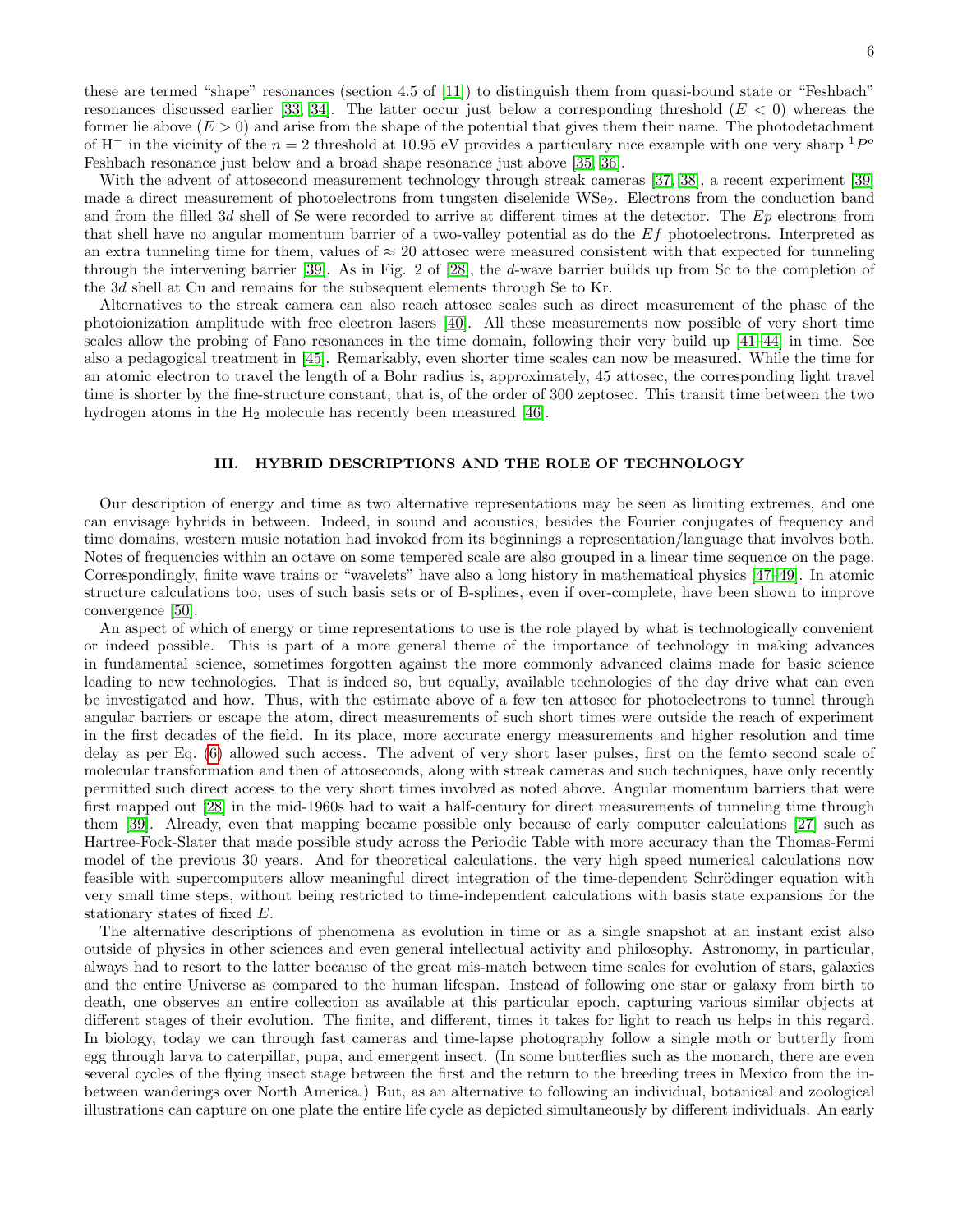7

example were the canvases of the Nürnberg artist, Maria Sybille Merian, who uniquely for her time painted such life cycles embracing caterpillar and moth that she had seen in Surinam [\[51,](#page-8-7) [52\]](#page-8-8).

### IV. ACKNOWLEDGMENTS

The perspectives one develops of a field owe much to several discussions with colleagues over many years. My studies in photoabsorption began in the first days of graduate school under the tutelage of Prof. Ugo Fano. Just weeks later, I met and started discussing with Steve Manson, an interaction that has continued for over fifty years. This article in honor of his contributions to the field is also offered as a tribute to others with whom I discussed from those first months and extending over decades but who have now, sadly, passed away: Philip Altick, John Cooper, Ugo Fano, Mitio Inokuti, Yong-Ki Kim, and Anthony Starace.

- <span id="page-7-0"></span>[1] Fano U and Rau A R P 1986 Atomic Collisions and Spectra (New York: Academic)
- <span id="page-7-1"></span>[2] Rau A R P and Inokuti M 1997 Am. J. Phys. 65 221-225
- <span id="page-7-2"></span>[3] Seaton M J 1983 Rep. Prog. Phys. 46 167-257
- <span id="page-7-3"></span>[4] Sudarshan E C G and Mukunda N 1974 Classical Dynamics: A Modern Perspective (New York: Wiley)
- <span id="page-7-4"></span>[5] Sakurai J J 1994 Advanced Quantum Mechanics (Reading: Addison-Wesley)
- <span id="page-7-5"></span>[6] Peierls R E 1979 Surprises in Theoretical Physics (Princeton: Princeton Univ Press)
- <span id="page-7-6"></span>[7] Rau A R P 2004 Phys. Scripta 69 C10-13
- <span id="page-7-7"></span>[8] Beutler H 1935 Zeit. f. Phys. 93 177
- <span id="page-7-8"></span>[9] Fano U 1961 Phys. Rev. 124 1866-1878
- <span id="page-7-9"></span>[10] Perkins D H 1987 Introduction to High Energy Physics (Reading: Addison-Wesley) section 4.8
- <span id="page-7-10"></span>[11] Fano U and Cooper J W 1968 Rev. Mod. Phys. 40 441-507
- <span id="page-7-11"></span>[12] Schulz K, Kaindl G, Domke D, Bozek J D, Heimann P A, Schlachter A S, and Rost J M 1996 Phys. Rev. Lett. 77 3086-3089
- <span id="page-7-12"></span>[13] Friedrich H 1994 Theoretical Atomic Physics (Berlin: Springer), section 3.3.3
- <span id="page-7-13"></span>[14] Wigner E P 1955 Phys. Rev. 98 145-147
- <span id="page-7-14"></span>[15] Smith F T 1960 Phys. Rev. 118 349-356
- <span id="page-7-15"></span>[16] Starace A F 1982 Handbuch der Physik Vol XXXI, ed. Mehlhorn W (Heidelberg: Springer-Verlag) 1-121
- <span id="page-7-16"></span>[17] Ditchburn R W, Tunstead J, and Yates J G 1943 Proc. R. Soc. A 181 386-399
- <span id="page-7-17"></span>[18] Bates D R 1946 Mon. Not. R. Astron. Soc. 106 432-445
- <span id="page-7-18"></span>[19] Seaton M J 1951 Proc. R. Soc. A 208 418-430
- <span id="page-7-19"></span>[20] Cooper J W 1962 Phys. Rev. 128 681-693
- <span id="page-7-20"></span>[21] Cooper J W 1964 Phys. Rev.Lett. 13 762-764
- <span id="page-7-21"></span>[22] Wigner E P 1948 Phys. Rev. 73 1002-1009
- <span id="page-7-22"></span>[23] Saha S, Jose J, Deshmukh P C, Aravind G, Dolmatov V K, Kheifets A S, and Manson S T 2019 Phys. Rev. A 99 043407
- <span id="page-7-23"></span>[24] Rau A R P 1984 Comments At. Mol. Phys. 44 285-306
- <span id="page-7-24"></span>[25] Fermi E 1962 in Collected Papers of Enrico Fermi (Chicago: University of Chicago Press) p. 291
- <span id="page-7-25"></span>[26] Goeppert-Mayer M 1941 Phys. Rev. 60 184-187
- <span id="page-7-26"></span>[27] Herman F and Skillman S 1963 Atomic Structure Calculations (Englewood Cliffs: Prentice-Hall)
- <span id="page-7-27"></span>[28] Rau A R P and Fano U 1968 Phys. Rev. 167 7-10
- <span id="page-7-28"></span>[29] Manson S T and Cooper J W 1968 Phys. Rev. 165 126-138
- <span id="page-7-29"></span>[30] Connerade J P 1998 Highly Excited Atoms (Cambridge: Cambridge Univ. Press)
- <span id="page-7-30"></span>[31] Manson S T 1969 Phys. Rev. 182 97-103
- <span id="page-7-31"></span>[32] Fano U, Theodosiou C E, and Dehmer J L 1976 Rev. Mod. Phys. 48 49-68
- <span id="page-7-32"></span>[33] Kleppner D 2004 Phys. Today 57(8) 12
- <span id="page-7-33"></span>[34] Rau A R P 2005 Phys. Today 58(2) 13
- <span id="page-7-34"></span>[35] Lin C D 1975 Phys. Rev. Lett. 35 1150-1153
- <span id="page-7-35"></span>[36] Bryant H C, Dieterle B D, Donahue J, Sharifian H, Tootoonchi H, Wolfe D M, Gram P A M, and Yates-Williams M A 1977 Phys. Rev. Lett. 38 228-230
- <span id="page-7-36"></span>[37] Itatani J, Quere F, Yudin G L, Ivanov M Yu, Krausz F, and Corkum P B 2002 Phys. Rev. Lett. 88 173903
- <span id="page-7-37"></span>[38] Cavalieri A L, Mueller N, Uphues Th, Yakovlev V S, Baltuska A, Horvath B, Schmidt B, Bluemel L, Holzwarth R, Hendel S, Drescher M, Kleineberg R, Krausz F, and Heinzmann U 2007 Nature 449 1029-1032
- <span id="page-7-38"></span>[39] Siek F, Neb S, Bartz P, Hensen M, Strueber, Fiechter S, Torrent-Sucarrat M, Silkin V M, Krasovskii E E, Kabachnik N M, Fritzsche S, Muino R, D, Echenique P M, Kazansky A K, Mueller N, Pfeiffer W, and Heinzmann U 2017 Science 357 1274-1277
- <span id="page-7-39"></span>[40] You D, Ueda K, Gryzlova E V, Grum-Grzhimailo A N, Popova M M, Staroselskaya E I, Tugs O, Orimo Y, Sato T, Ishikawa K L, Carpeggianai P A, Csizmadia T, Fuele M, Snasone G, Karoju P K, DElia A, Mazza T, Meyer M, Callegari C, Di